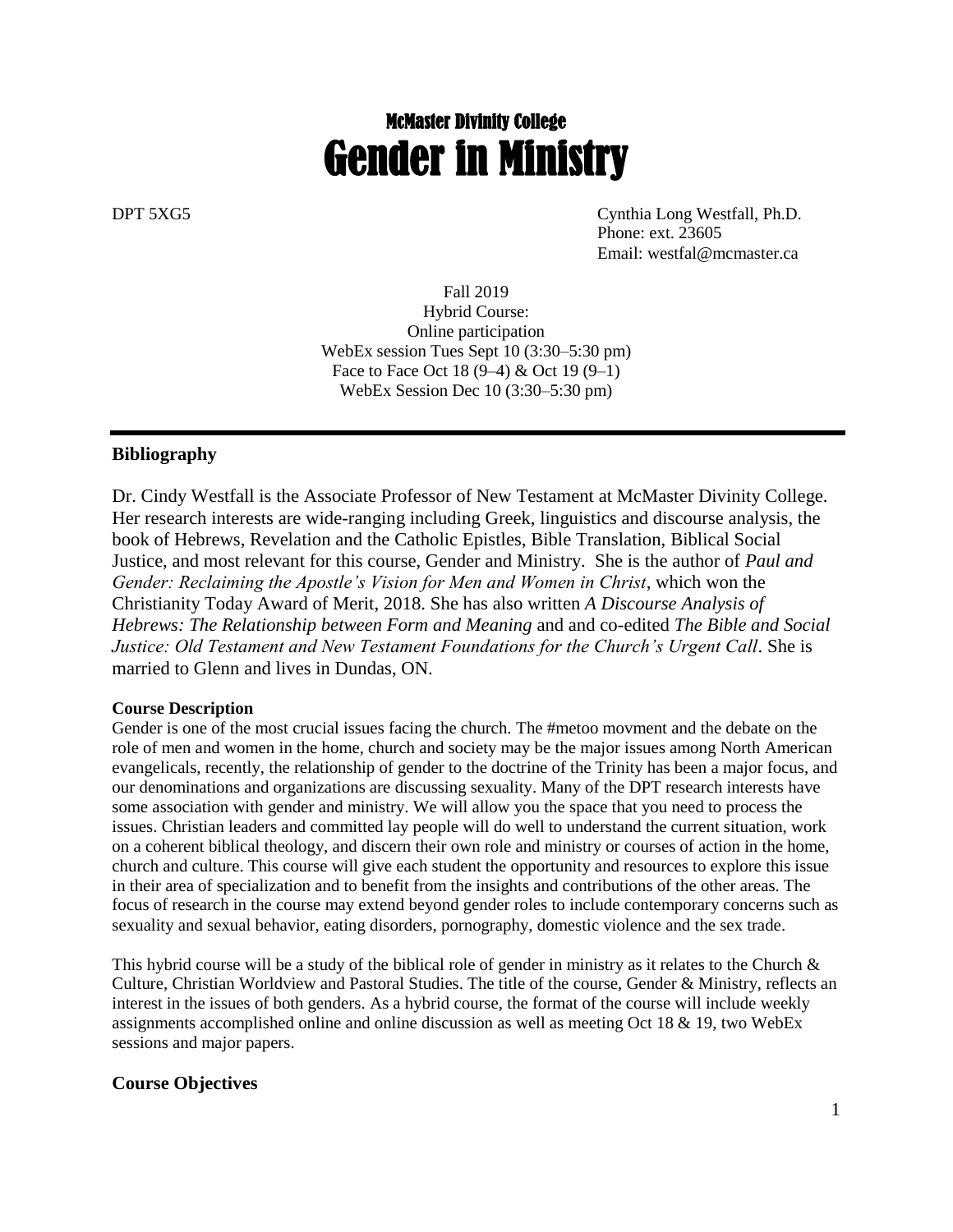Specific Objectives – Through reading, lectures, discussion and assignments the student will:

#### **Knowing**

- Understand the concept of gender and how it relates to various issues, practices and problems of concern.
- Understand the role gender has played in your identity, story and practice.
- Know the key biblical texts that concern gender and contribute towards building a cogent foundation for a biblical basis and theology in gender

### **Being**

- Recognize your identity and life story through the lens gender as a basis for practice-led research.
- Be prepared to participate in the evangelical conversation on gender in a way that is consistent with your calling, practice and research interest.

### **Doing**

- Process current gender issues and concerns with classmates.
- Apply practice-led research a topic of concerning gender and ministry
- Develop a biblical foundation for theology and practices related to gender issues. **Reading**

# *Core Texts to be Included in the Reading*

Pierce, Ronald W., Rebecca Merrill Groothuis and Gordon Fee, eds. *Discovering Biblical Equality: Complementarity without Hierarchy.* 2<sup>nd</sup> ed. Downers Grove, IL: InterVarsity, 2005.

Westfall, Cynthia Long. *Paul and Gender: Reclaiming the Apostle's Vision for Men and Women in Christ.* Grand Rapids: Baker, 2016.

Material & links distributed online.

#### *Recommended*

Fraser, Elouise Renich. *Confessions of a Beginning Theologian.* Downers Grove, IL: InterVarsity, 1998.

- VanLeeuwen, Mary Stewart. *Gender and Grace: Love, Work & Parenting in a Changing World.* Downers Grove, IL: InterVarsity, 1990.
- Van Leeuwen, Mary. *My Brother's Keeper: What the Social Sciences Do (and Don't) Tell Us about Masculinity.* Downers Grove, IL: InterVarsity, 2002.

**Course Requirements** (Please note that there will be some adjustments made to Course Requirements)

#### *Reading* **(10%)**

The required reading for the course is 4,000 pages. The student will read the texts and select appropriate reading for Gender in Ministry (particularly as it relates to their research question) and submit a list of books and pages read on **Dec 12**.

#### *Face-to-Face and WebEx*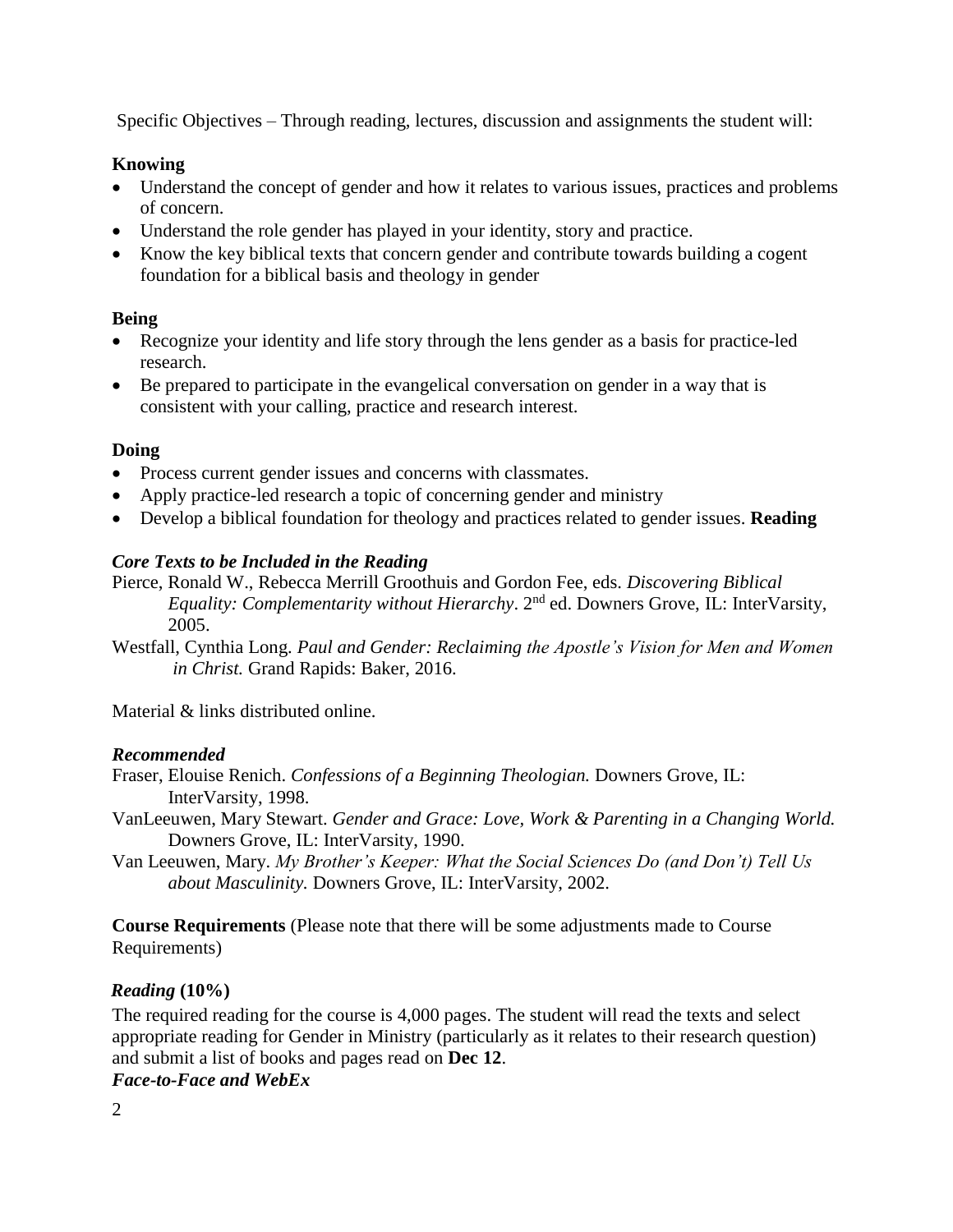Student attendance and participation in the two-day seminar (Oc) is necessary to pass the course. Online interaction on Avenue to Learn with posts and participation in Avenue discussion threads are required.

Two WebEx sessions are scheduled: September 10, 3:30-5:30 pm; December 10, 3:30-5:30

### *Online Videos*

In addition to the Face to Face session, the professor release a video on the topic on the course schedule that combines information and activities.

### *Participation: Online Discussion* (15%)

- Each student will initiate a thread in the Avenue discussion forum each week, with the exception of the Face-to-Face week.
- Each student will maintain the thread of their posted discussion.
- Each student will interact with a minimum of five other topics each week.

### *Reading*

The required reading for the course is 4,000 pages. The student will read the texts and select other appropriate reading for Gender in Ministry and submit an annotated bibliography **due on 11:59 pm, December 12.** 

#### *Written Assignments*

### Annotated Bibliography (25%)

The student will read 15-20 resources related to the book of Hebrews (4,000 pages) and develop an annotated bibliography by writing a 100-150 word annotation for each one with a total of approximately 2,000. The required texts for the course can be included as part of the book list**. The reading report will be due 11:59 pm on November 29.**

#### Life Map (20%)

Each student will create a Life Map, which **will be due 11:59 pm, Friday, November 15,**  submitted online on Avenue to Learn.

- 1. Format: While it should follow the MDC Style Guide, the format may implement pictures or other more informal features. The length should be a minimum of 2,500 words, but the page number may vary.
- 2. Approach (with corresponding sub-headings)
	- o Identify your relationship to gender issues through your life story.
	- o Clarify the biblical basis for your understanding of gender.
	- o Identify your areas of responsibility, influence and passion in dealing with gender in the church, home and society.
	- o Summarize your calling in regards to gender
	- o Problem-solve any challenges and barriers to dealing with these areas.
	- o Plan to implement plans of action or necessary changes.
	- o Write a personal mission statement in regards to gender and ministry

#### Major Paper (40%)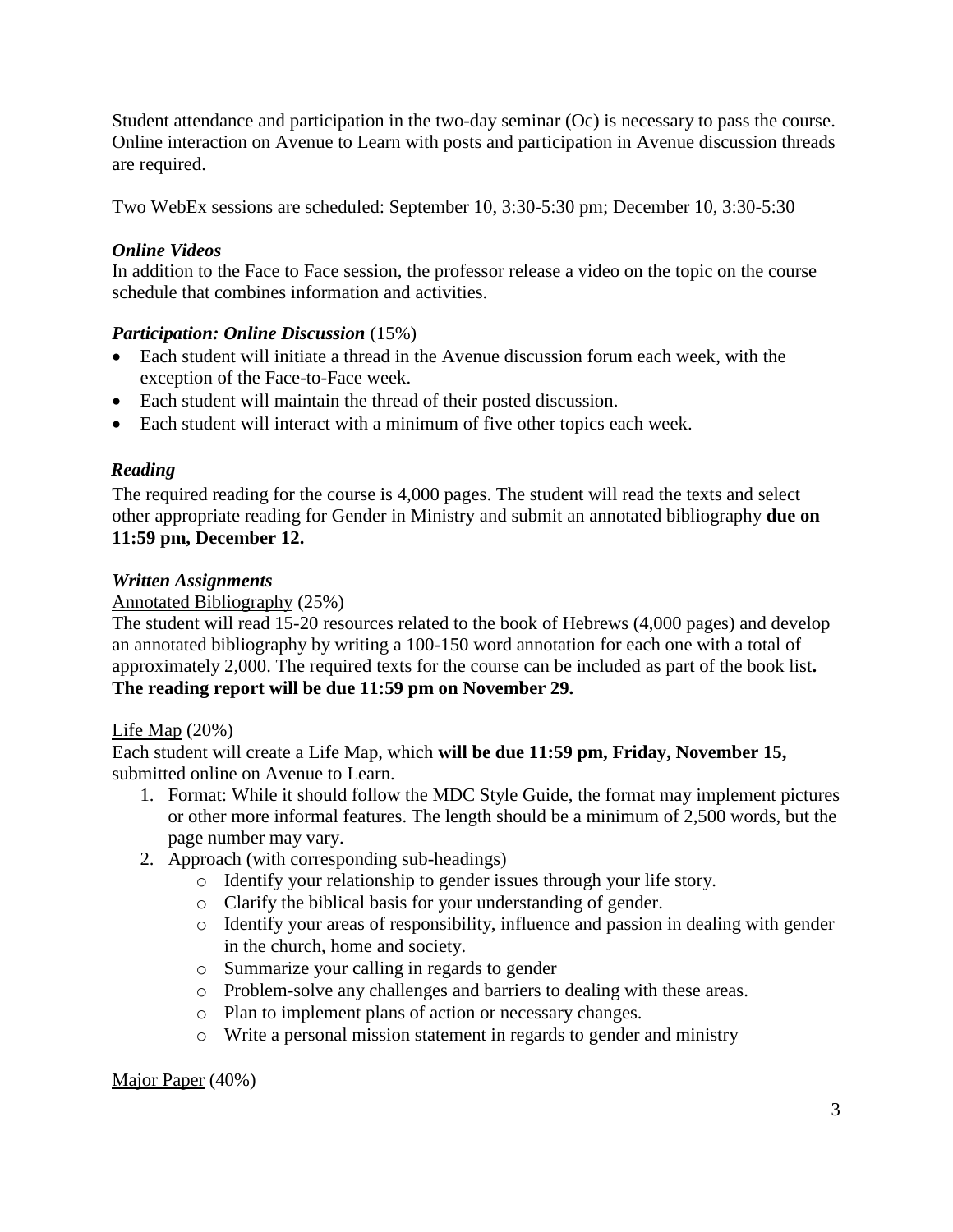The student will write a major paper of 8,000 words that approaches an issue or topic in Gender in Ministry with a practice-led approach. The student is encouraged to incorporate their Life Map where it applies.

The paper should include four key sections.

- A brief, but clear explanation of how the paper on Gender in Ministry is rooted in a Practice Led-research approach. Most of your Life Map can be edited and incorporated into this section
- An exploration of the challenges and problems that provoke your study of Gender in Ministry (i.e. why does this ministry practice need to be addressed? What are the problems that you want to identify?). Your Life Map should help you frame this.
- A consideration of a foundational theology of the practice of ministry under consideration in this course and a a deep consideration of how new approaches to this practice can be employed in helping to address and improve ministry practice in this area. Again, the section on your biblical basis in your Life Map can be incorporated.
- Some reflection on the application of these ideas to the students own ministry context (both in terms of the local church and also their ministry beyond the local church.

#### **Grading Summary**

| <b>Annotated Bibliography</b> | 25% |
|-------------------------------|-----|
| Online discussion             | 15% |
| Paper                         | 40% |
| Life Map                      | 20% |

#### **Additional Materials**

- Any handouts for lectures and class discussion will be made available before class online in Avenue or the course DropBox.
- Further procedures and guidance for assignments will be given in class and/or online.

#### **Classroom Behavior**

#### *Attendance*

- Attendance in the two-day session is required to pass the course
- Watching the course videos is mandatory for the course.
- Missing more than the equivalent of two weekly classes may result in the reduction of grade or failure.
- Students should be on time to class & WebEx sessions or be prepared to offer an explanation to the professor (preferably in advance).
- Students are expected to stay for the entire class session, unless arranged in advance.

# **Participation**

- Please respect the opinions of others without disrespect or ridicule, even if you do not agree with them. However, feel free to respond logically and critically in an orderly manner.
- Students are not expected to be doing work on any other subject except that which is appropriate in the course outline.

4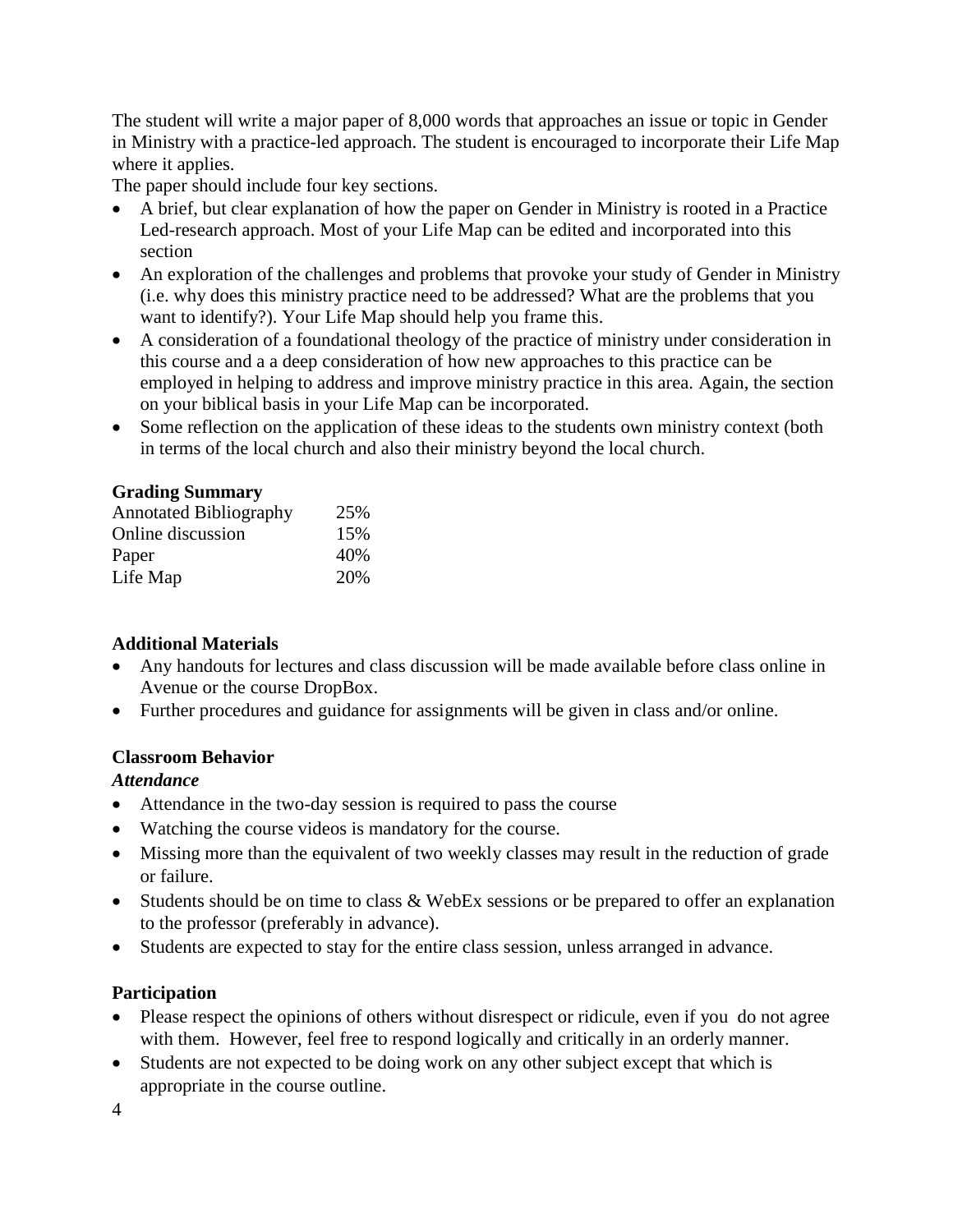- Students are not to carry on off-topic (or online) conversations in class.
- Students may eat or drink in class if they do not distract others and they clean up.
- Students who fail to respect these guidelines will be dismissed from the class with consequences.

#### **Late Assignments**

Lose 2% each day for 7 days, and then 4% a day up to 30%. However, the projects and all assignments must be turned in by December 11 to complete the course.

#### **Textbook Purchase**

All required textbooks for this class are available from the College's book service, READ On Bookstore, Room 145, McMaster Divinity College. Texts may be purchased on the first day of class. For advance purchase, you may contact READ On Bookstore, 5 International Blvd, Etobicoke, Ontario M9W 6H3: phone 416.620.2934; fax 416.622.2308; email [books@readon.ca.](mailto:books@readon.ca) Other book services may also carry the texts.

#### **Academic Honesty**

Academic dishonesty is a serious offence that may take any number of forms, including plagiarism, the submission of work that is not one's own or for which previous credit has been obtained, and/or unauthorized collaboration with other students. Academic dishonesty can result in severe consequences, e.g., failure of the assignment, failure of the course, a notation on one's academic transcript, and/or suspension or expulsion from the College.

Students are responsible for understanding what constitutes academic dishonesty. Please refer to the Divinity College Statement on Academic Honesty ~ [https://mcmasterdivinity.ca/rules](https://mcmasterdivinity.ca/rules-regulations/)[regulations/](https://mcmasterdivinity.ca/rules-regulations/)

#### **Gender Inclusive Language**

McMaster Divinity College uses inclusive language for human beings in worship services, student written materials, and all its publications. It is expected that inclusive language will be used in chapel services and all MDC assignments. In reference to biblical texts, the integrity of the original expressions and the names of God should be respected, but you will need to use gender-inclusive language for humans, and you will need to quote from a gender-inclusive version such as the following: NRSV (1989), NCV (1991), TEV/GNB/GNT (1992), CEV (1995), NLT (1996), TNIV (2005), and the Common English Bible (CEB 2011).

#### **Style**

All stylistic considerations (including but not limited to questions of formatting, footnotes, and bibliographic references) must conform to the McMaster Divinity College Style Guidelines for Essays and Theses http://mcmasterdivinity.ca/wp-content/uploads/2018/02/mdcstyleguide.pdf Failure to observe appropriate form will result in grade reductions.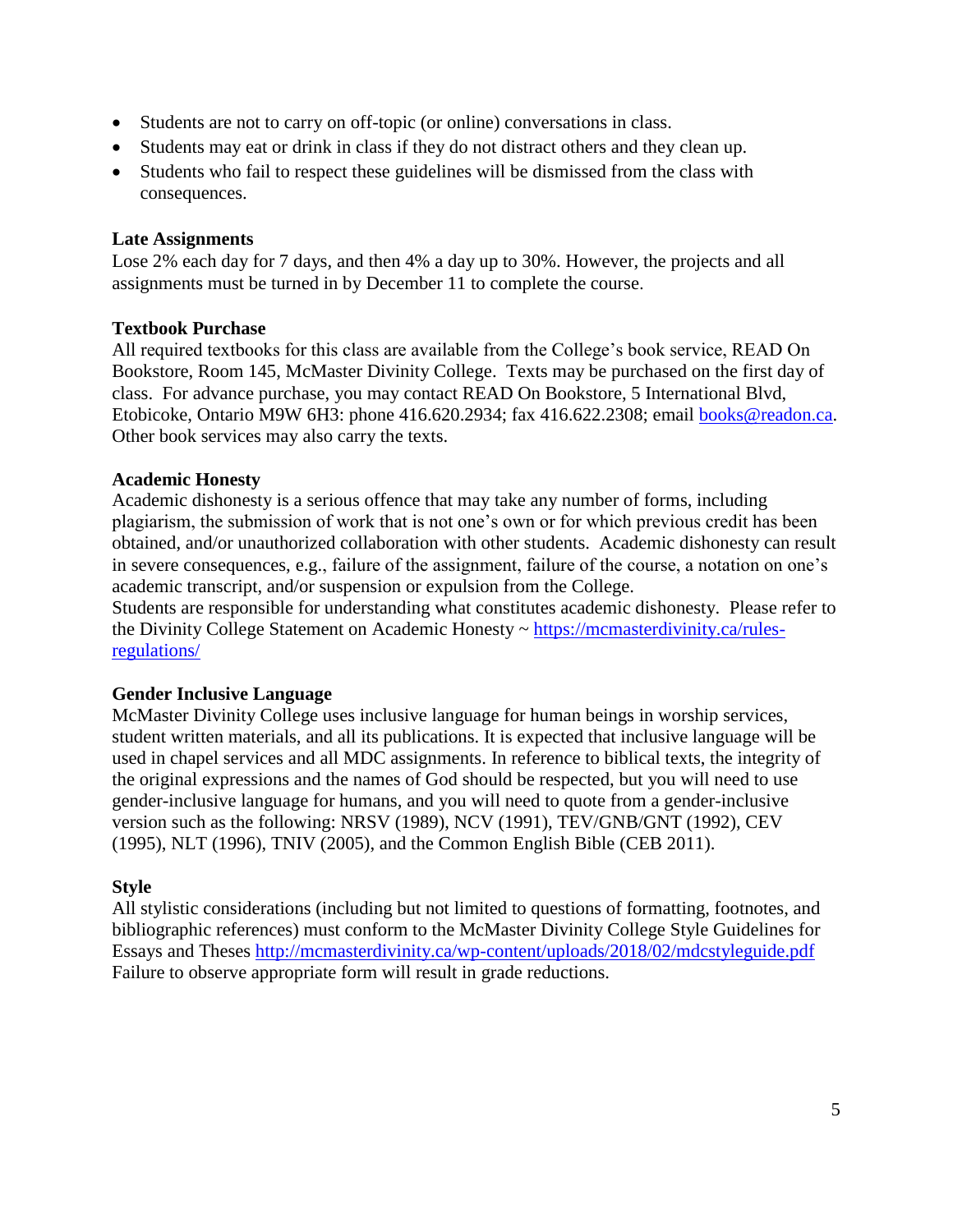#### **Appointments**

Contact me if I can assist you in any way via E-mail (most effective): westfal@mcmaster.ca Friend me on Facebook and send me a message! Phone: 905-525-9140 ext. 23605

#### **Office hours (Rm 242)**:

Monday 1–2 Tuesday 1–3 Wednesday 1–3 Thursday 3:30-5:30 p.m. 

#### **Disclaimer**

This syllabus is the property of the instructor and is prepared with currently available information. The instructor reserves the right to make changes and revisions up to and including the first day of class.